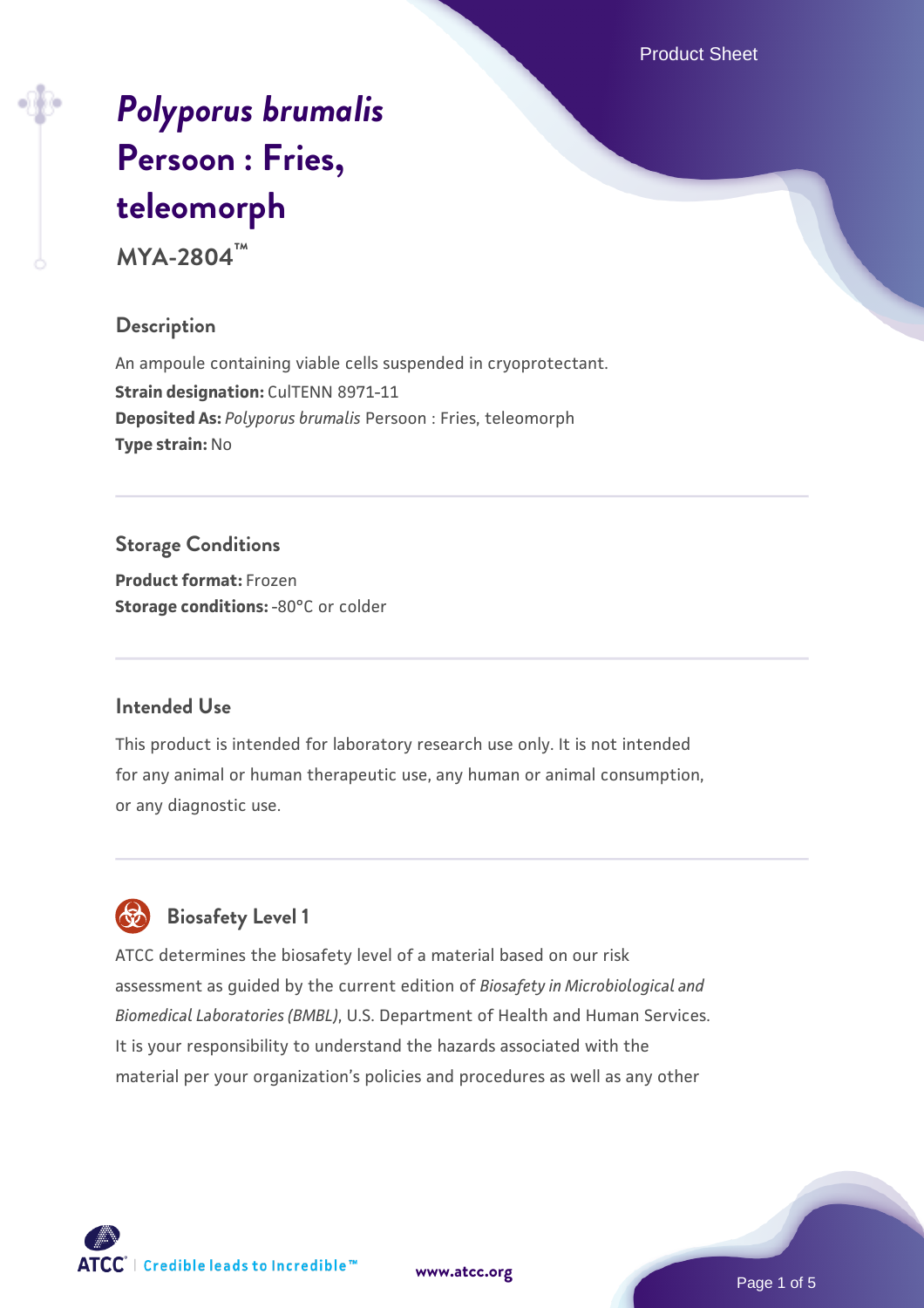## **[Polyporus brumalis](https://www.atcc.org/products/mya-2804) [Persoon : Fries, teleomorph](https://www.atcc.org/products/mya-2804)** Product Sheet **MYA-2804**

applicable regulations as enforced by your local or national agencies.

ATCC highly recommends that appropriate personal protective equipment is always used when handling vials. For cultures that require storage in liquid nitrogen, it is important to note that some vials may leak when submersed in liquid nitrogen and will slowly fill with liquid nitrogen. Upon thawing, the conversion of the liquid nitrogen back to its gas phase may result in the vial exploding or blowing off its cap with dangerous force creating flying debris. Unless necessary, ATCC recommends that these cultures be stored in the vapor phase of liquid nitrogen rather than submersed in liquid nitrogen.

#### **Certificate of Analysis**

For batch-specific test results, refer to the applicable certificate of analysis that can be found at www.atcc.org.

#### **Handling Procedures**

**Frozen ampoules** packed in dry ice should either be thawed immediately or stored in liquid nitrogen. If liquid nitrogen storage facilities are not available, frozen ampoules may be stored at or below -70°C for approximately one week. **Do not under any circumstance store frozen ampoules at refrigerator freezer temperatures (generally -20°C). Storage of frozen material at this temperature will result in the death of the culture.**

- 1. To thaw a frozen ampoule, place in a **25°C to 30°C** water bath, until just thawed **(approximately 5 minutes)**. Immerse the ampoule just sufficient to cover the frozen material. Do not agitate the ampoule.
- 2. Immediately after thawing, wipe down ampoule with 70% ethanol and aseptically transfer at least 50 µL (or 2-3 agar cubes) of the content

 $\mathsf{ATCC}^*$   $\vdash$  Credible leads to Incredible  $\mathbb {m}$ 

**[www.atcc.org](http://www.atcc.org)**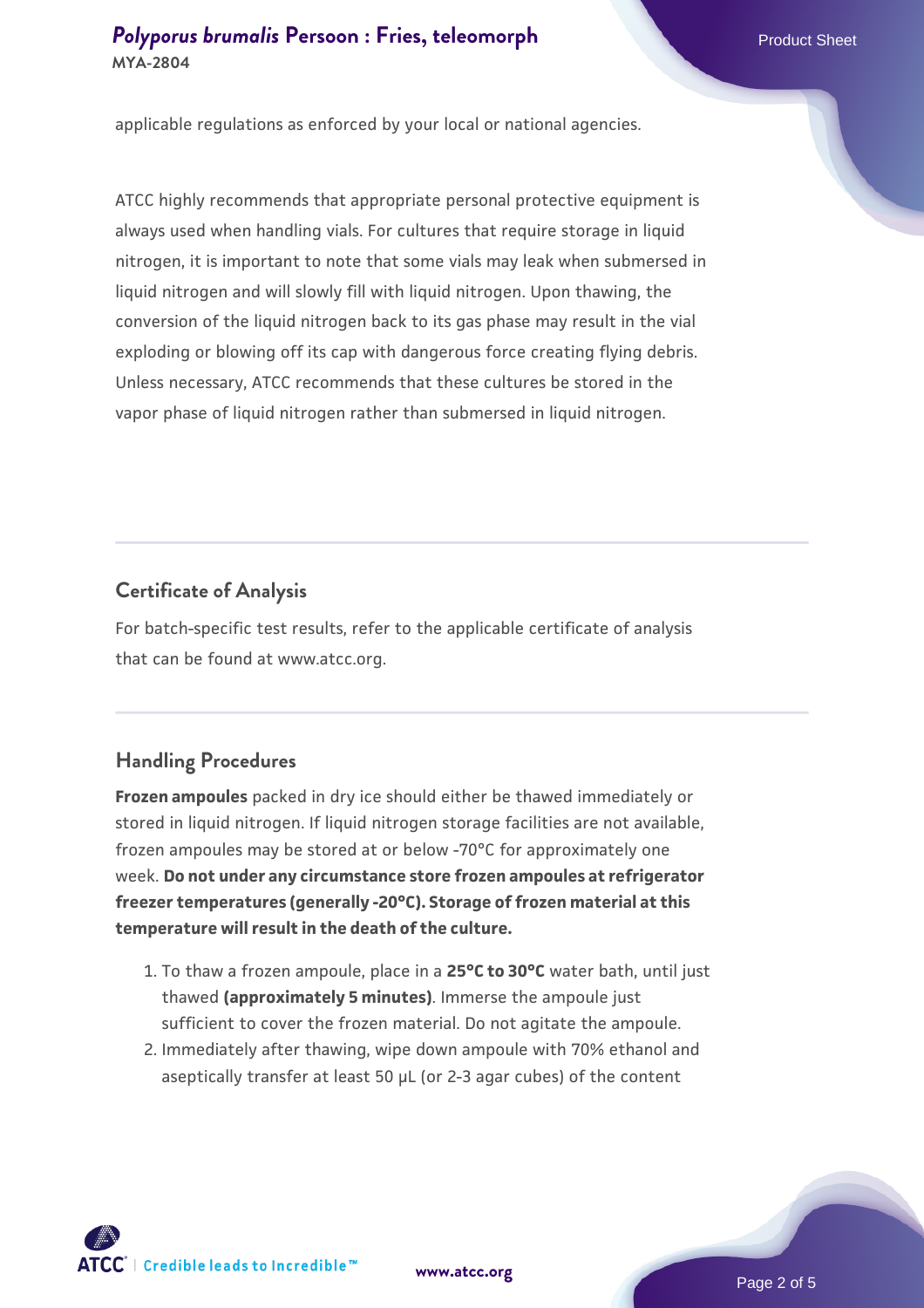# **[Polyporus brumalis](https://www.atcc.org/products/mya-2804) [Persoon : Fries, teleomorph](https://www.atcc.org/products/mya-2804)** Product Sheet **MYA-2804**

onto a plate or broth with medium recommended.

- 3. Incubate the inoculum/strain at the temperature and conditions recommended.
- 4. Inspect for growth of the inoculum/strain regularly for up to 4 weeks. The time necessary for significant growth will vary from strain to strain.

#### **Material Citation**

If use of this material results in a scientific publication, please cite the material in the following manner: *Polyporus brumalis* Persoon : Fries, teleomorph (ATCC MYA-2804)

#### **References**

References and other information relating to this material are available at www.atcc.org.

#### **Warranty**

The product is provided 'AS IS' and the viability of ATCC<sup>®</sup> products is warranted for 30 days from the date of shipment, provided that the customer has stored and handled the product according to the information included on the product information sheet, website, and Certificate of Analysis. For living cultures, ATCC lists the media formulation and reagents that have been found to be effective for the product. While other unspecified media and reagents may also produce satisfactory results, a change in the ATCC and/or depositor-recommended protocols may affect the recovery, growth, and/or function of the product. If an alternative medium formulation or reagent is used, the ATCC warranty for viability is no longer valid. Except as expressly set forth herein, no other warranties of any kind are provided, express or implied, including, but not limited to, any implied

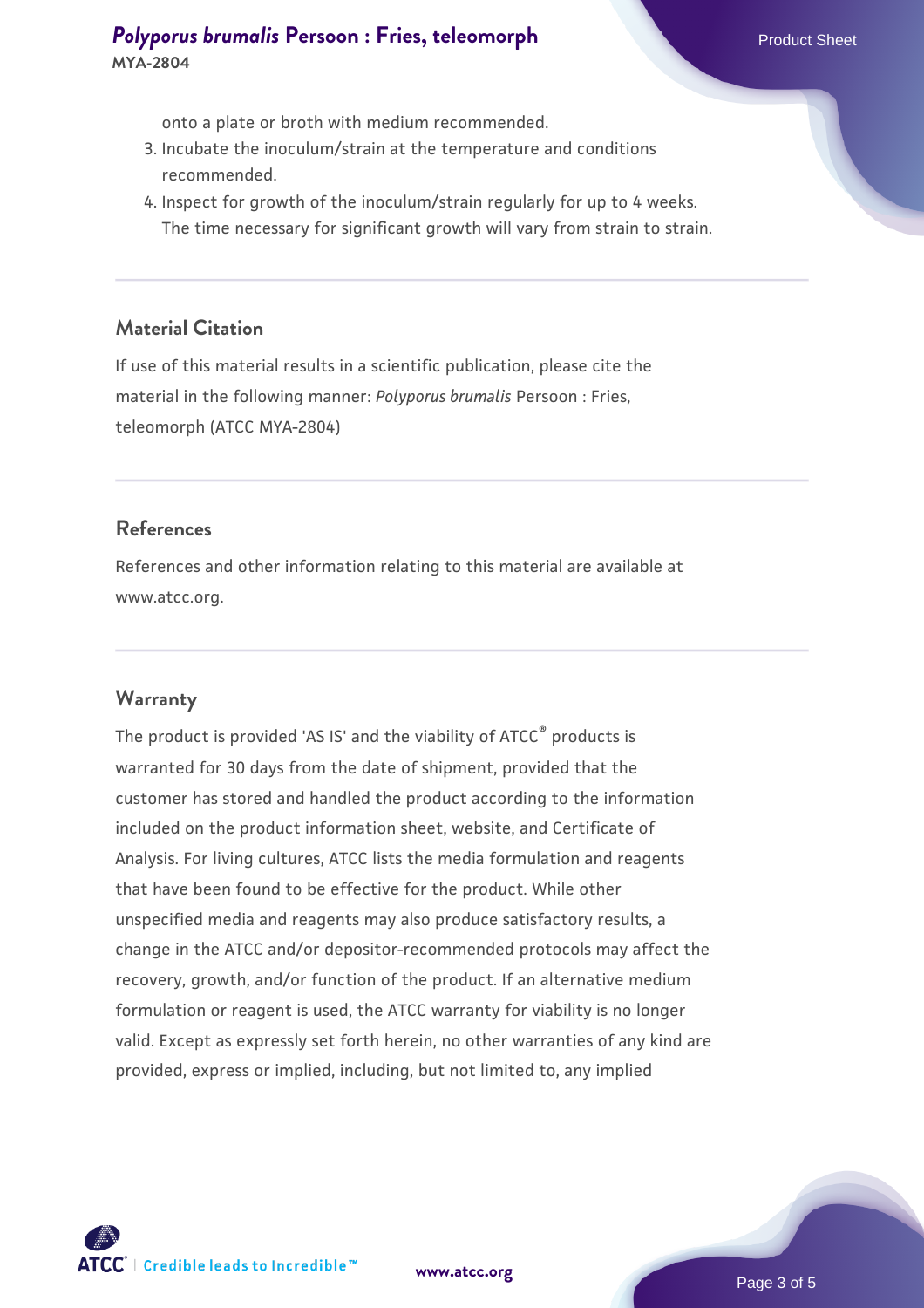# **[Polyporus brumalis](https://www.atcc.org/products/mya-2804) [Persoon : Fries, teleomorph](https://www.atcc.org/products/mya-2804)** Product Sheet **MYA-2804**

warranties of merchantability, fitness for a particular purpose, manufacture according to cGMP standards, typicality, safety, accuracy, and/or noninfringement.

#### **Disclaimers**

This product is intended for laboratory research use only. It is not intended for any animal or human therapeutic use, any human or animal consumption, or any diagnostic use. Any proposed commercial use is prohibited without a license from ATCC.

While ATCC uses reasonable efforts to include accurate and up-to-date information on this product sheet, ATCC makes no warranties or representations as to its accuracy. Citations from scientific literature and patents are provided for informational purposes only. ATCC does not warrant that such information has been confirmed to be accurate or complete and the customer bears the sole responsibility of confirming the accuracy and completeness of any such information.

This product is sent on the condition that the customer is responsible for and assumes all risk and responsibility in connection with the receipt, handling, storage, disposal, and use of the ATCC product including without limitation taking all appropriate safety and handling precautions to minimize health or environmental risk. As a condition of receiving the material, the customer agrees that any activity undertaken with the ATCC product and any progeny or modifications will be conducted in compliance with all applicable laws, regulations, and guidelines. This product is provided 'AS IS' with no representations or warranties whatsoever except as expressly set forth herein and in no event shall ATCC, its parents, subsidiaries, directors, officers, agents, employees, assigns, successors, and affiliates be liable for indirect, special, incidental, or consequential damages of any kind in connection with or arising out of the customer's use of the product. While reasonable effort is made to ensure authenticity and reliability of materials on deposit, ATCC is not liable for damages arising from the misidentification or misrepresentation of such materials.



**[www.atcc.org](http://www.atcc.org)**

Page 4 of 5